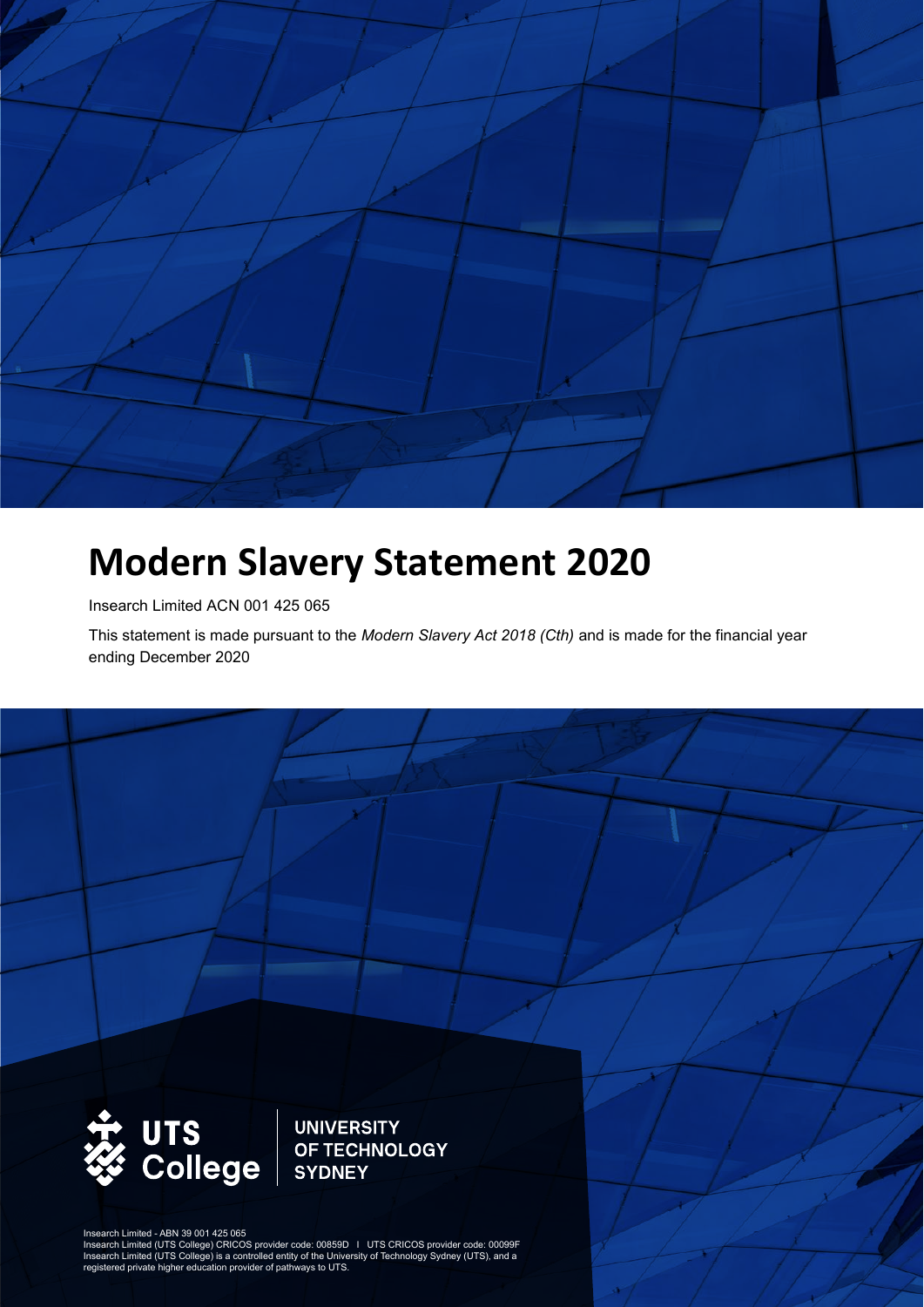

### **Introduction**

As a global enterprise, we are committed to ethical business practices that help to maintain the highest levels of health, safety and human dignity around the world. We condemn all forms of human rights abuses and the exploitation of children. We are proud of the steps we have taken to combat modern slavery.

### **1. Our structure and operations**

- 1.1 Insearch Limited ACN 001 425 065 (**us**, **we**, **our** or **UTS College**) is the reporting entity of this Modern Slavery Statement however, it is not required to report pursuant to the Modern Slavery Act 2018 (Cth). We have not formally opted into the Australian Government's *Online Register for Modern Slavery Statements* and have prepared this statement for transparency and general information only.
- 1.2 We are a company limited by guarantee and a controlled entity of the University of Technology Sydney (**UTS**). By way of background, UTS is established under the *University of Technology Sydney Act 1989* (NSW) and the operations of UTS include undergraduate and postgraduate programs as well as related educational operations.
- 1.3 Our corporate headquarters are at 187 Thomas Street, Haymarket, NSW, Australia. We also lease four locations within close proximity to our head office for the delivery of our education programs.
- 1.4 We are an Institute of Higher Education registered through the Tertiary Education Quality and Standards Agency and since late 2020 have been using the business name *UTS College*. The main purpose of our operations is the provision of pathway programs for domestic and international students to enter degree programs at UTS.

| 1.5 An overview of our corporate structure is below: |  |
|------------------------------------------------------|--|
|                                                      |  |

| <b>Name</b>                              | Country   | <b>Structure</b>       |
|------------------------------------------|-----------|------------------------|
| Insearch Education International Pty Ltd | Australia | Fully owned subsidiary |
| Insearch (Shanghai) Limited              | China     | Fully owned subsidiary |
| Insearch India LLP                       | India     | Fully owned            |
| Insearch Lanka (Pvt) Limited             | Sri Lanka | Fully owned subsidiary |
| Insearch Global Pty Ltd                  | Australia | Fully owned subsidiary |
| PT Insearch Karya Indonesia              | Indonesia | Fully owned subsidiary |
| Insearch Limited Representative Office   | Vietnam   | Representative Office  |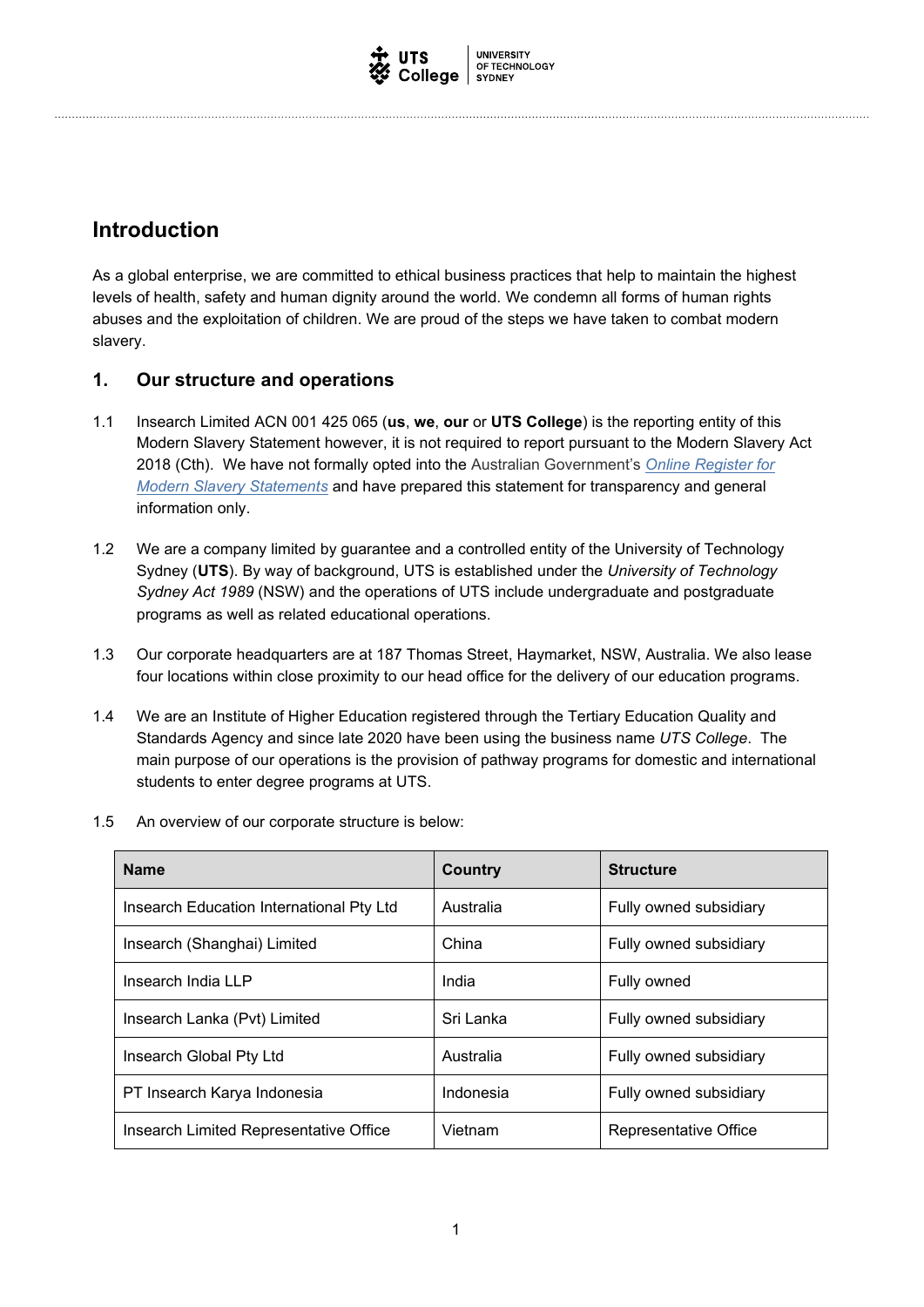

- 1.6 We offer the following programs directly at our campus in Sydney, and through our online learning platform:
	- (a) academic English programs;
	- (b) diploma programs (Diploma of Business, Diploma of Communication, Diploma of Design & Architecture, Diploma of Information Technology, Diploma of Engineering, Diploma of Science);
	- (c) graduate certificates (Graduate Certificate in Accounting and Finance, Graduate Certificate in Communication and Graduate Certificate in Technology Practice); and
	- (d) UTS foundation studies.
- 1.7 Outside Australia, arrangements include:
	- (a) delivery of academic English, UTS foundation studies and diplomas (Diploma of Business, Diploma of Information Technology, Diploma of Engineering) at a fully owned campus in Colombo, Sri Lanka; and
	- (b) third party licencing arrangements in China, South Korea, Myanmar, Vietnam, and Indonesia for the delivery of education programs.

### **2. Consultation**

2.1 We have acted in consultation with our higher risk suppliers, specifically facilities suppliers and IT suppliers (who are defined at section 3.1(a)) and our channel partners (who are defined at section 3.1(b)), in preparing this statement by issuing questionnaires to, and gathering information from and regarding, our major suppliers and channel partners.

### **3. Our supply chains**

- 3.1 Our supply chains are extensive and global, and incorporate a wide range of products, and services spanning a variety of industry sectors, broadly grouped as follows:
	- (a) information technology and telecommunications including hardware, software and consulting services;
	- (b) channel partners who operate as agents to recruit students for UTS College and assist with their application and enrolment;
	- (c) property, including rent of buildings, property services (cleaning, engineering and maintenance services, security, waste disposal);
	- (d) human resources;
	- (e) financial services; and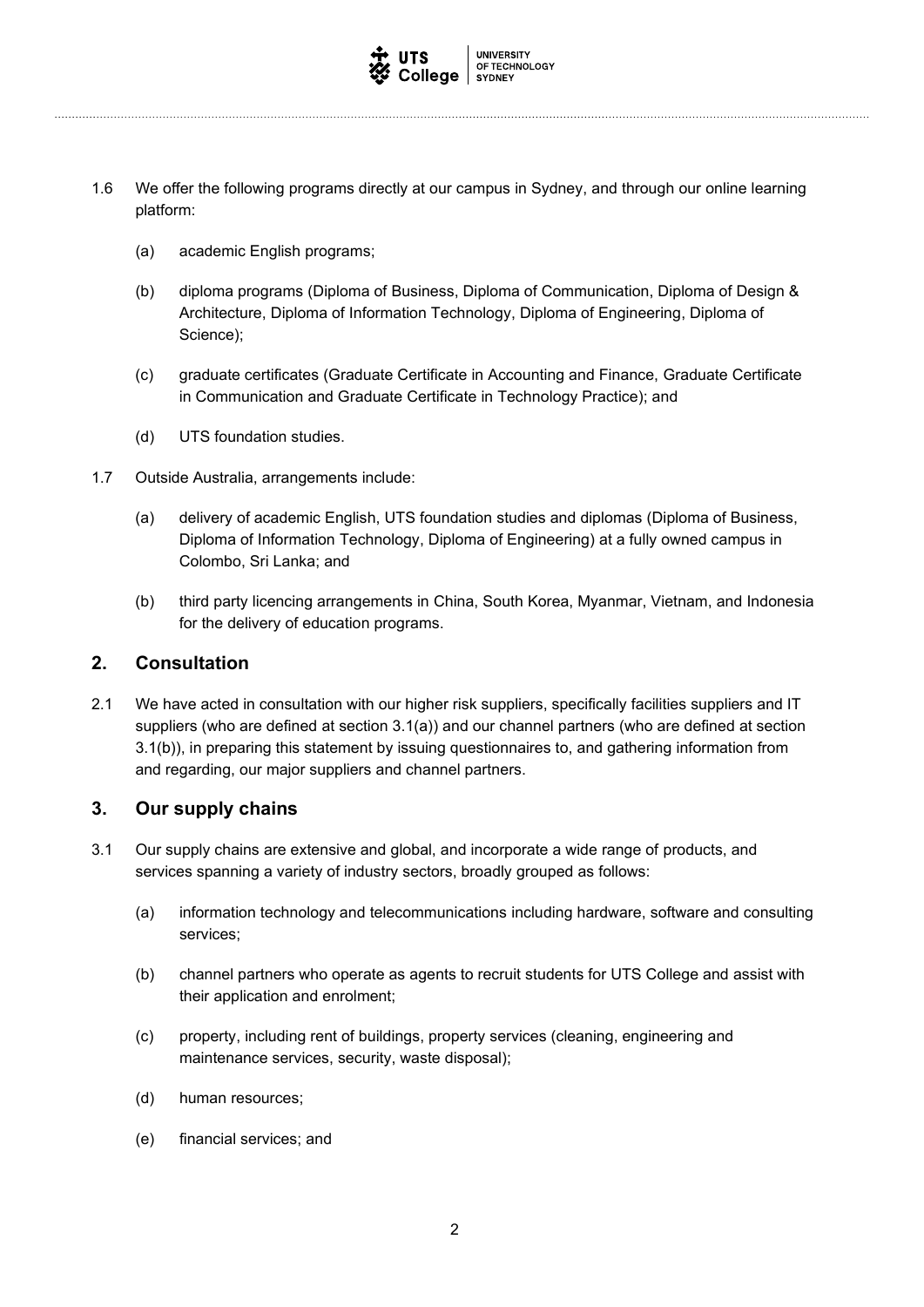

- (f) marketing and promotional services.
- 3.2 We work with more than 1,600 first-tier suppliers headquartered in over 74 countries and countless second-tier suppliers. For the purposes of this statement, we have not yet investigated our secondtier suppliers.
- 3.3 Given our geographic reach, ensuring we avoid any involvement in modern slavery, in particular beyond first-tier suppliers, is a considerable challenge.

### **4. Supply chain risk assessment**

4.1 In order to assess risk, suppliers were assigned a rating based on the following table.

|   | High risk, high spend |
|---|-----------------------|
| в | high risk, low spend  |
| C | High spend, low risk  |
|   | Low spend, low risk   |

- 4.2 We then considered the following criteria,
	- (a) country/region risk: For countries/regions with a high risk of modern slavery due to poor governance, weak rule of law, conflict, migration flows and socioeconomic factors (e.g., poverty)
	- (b) sector/industry risk: For sectors/industries with a high risk of modern slavery because of their characteristics, products and processes.
	- (c) commodity/product risk: For commodities/products produced with a high risk of modern slavery because of the way they are produced, provided or used.
- 4.3 As a result of the above desktop review of our supply chain we identified the following as potentially being susceptible to risks of modern slavery during the reporting period. For our first statement we have focused on first tier suppliers but in future years we plan to continue to explore risks further down our supply chains.
	- (a) Property services cleaning and maintenance.
	- (b) Channel partners with offices in 'high risk countries' (according to the Global Slavery Index). Note: Channel partners are graded in tiers with depending on their level of recruitment to UTS College and other factors. Only those in top tiers with operations in highrisk countries were reviewed.
	- (c) Information Technology services.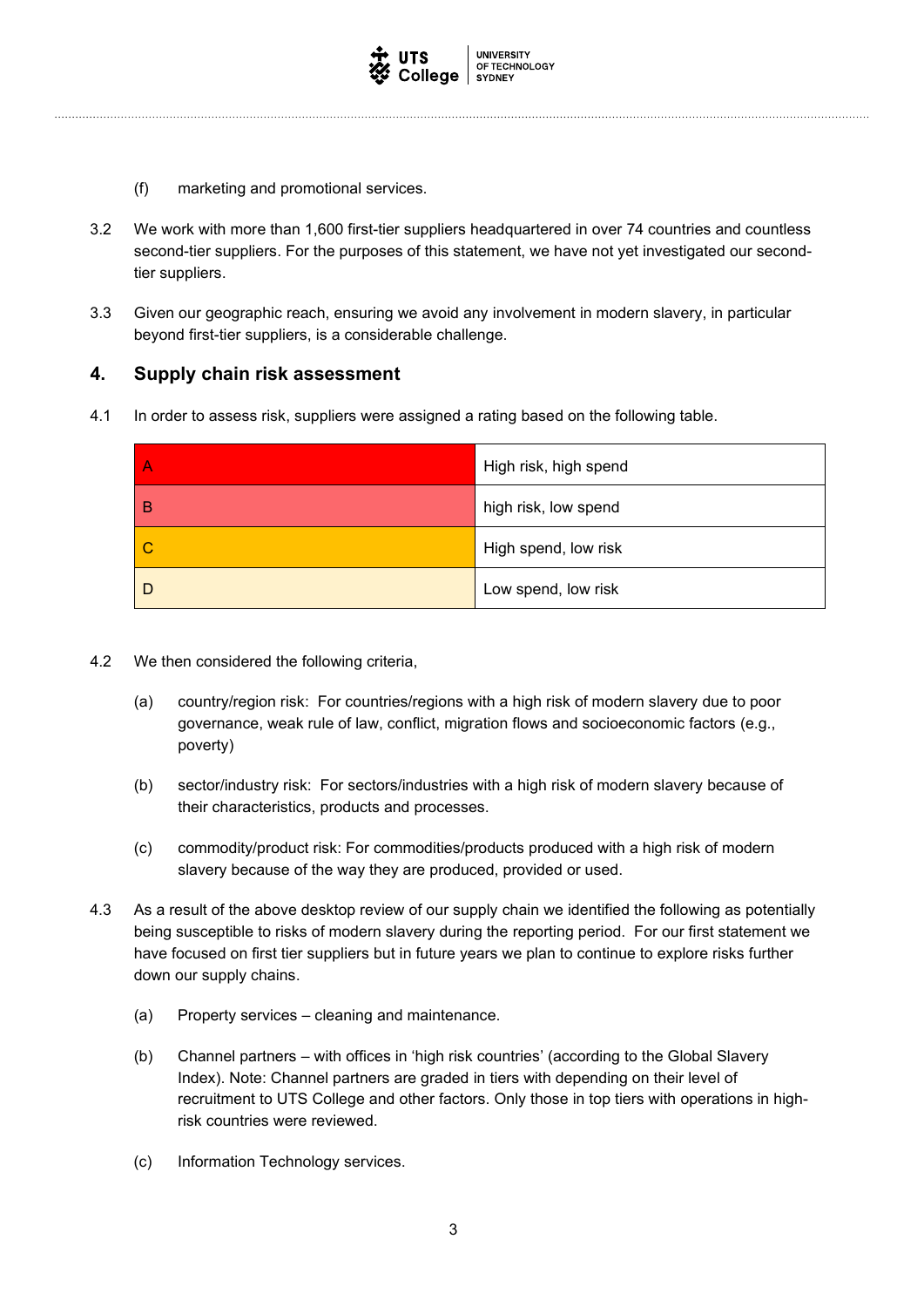

- 4.4 The suppliers we had identified as 'high risk' were then issued modern slavery questionnaires to seek further insight into the risks of modern slavery for those suppliers.
	- (a) 12 questionnaires were issued to property services and IT services providers; and
	- (b) 13 questionnaires were issued to channel partners.
- 4.5 A number of suppliers did not return the questionaries to us. For those that did, the responses varied significantly with some providing us with detailed information and relevant policies and others not comprehensively completed.
- 4.6 Our property services suppliers identified Australian based tier 1 suppliers and the majority have in place, or intend to implement, policies and procedures to minimise the risk of modern slavery. This should indicate a low risk of modern slavery but despite this we are considering including contractual provisions in our agreements with property services suppliers designed to mitigate modern slavery risks.
- 4.7 Of the channel partners that returned the questionnaires,
	- (a) only one has developed a policy on modern slavery with a few partners also incorporating modern slavery considerations into other policies or employee handbooks; and
	- (b) all demonstrated that they practiced ethical employment practices and did not engage in practices that restricted employees.
- 4.8 As channel partners are a significant provider to us, we will continue to monitor risks of modern slavery in their practices through annual reviews.
- 4.9 The IT services suppliers results are consistent with the results of the property services questionnaires i.e. while the majority of suppliers are Australian based, their broader supply chains may be overseas and in our view, are subject to modern slavery risk. A number of suppliers indicated that they did not have any policies or practices in place to review and address modern slavery risks in their supply chains, but were intending to develop these.

### **5. Our policies on slavery**

- 5.1 We are committed to ensuring that there is no modern slavery in our supply chains or in any part of our business. We have a vision, purpose and code of ethics statement providing overarching principles to our business conduct and staff actions. The annual staff Code of Conduct also outlines expectations on staff behaviour. Both of these align with the sentiments of ethical behaviour at UTS College.
- 5.2 In future, we intend to consider developing a specific policy regarding addressing modern slavery risks in our supply chain and the inclusion of modern slavery specific principles in our procurement policy.
- 5.3 We have whistleblower and procurement policies also designed to ensure we maintain a responsible approach to doing business.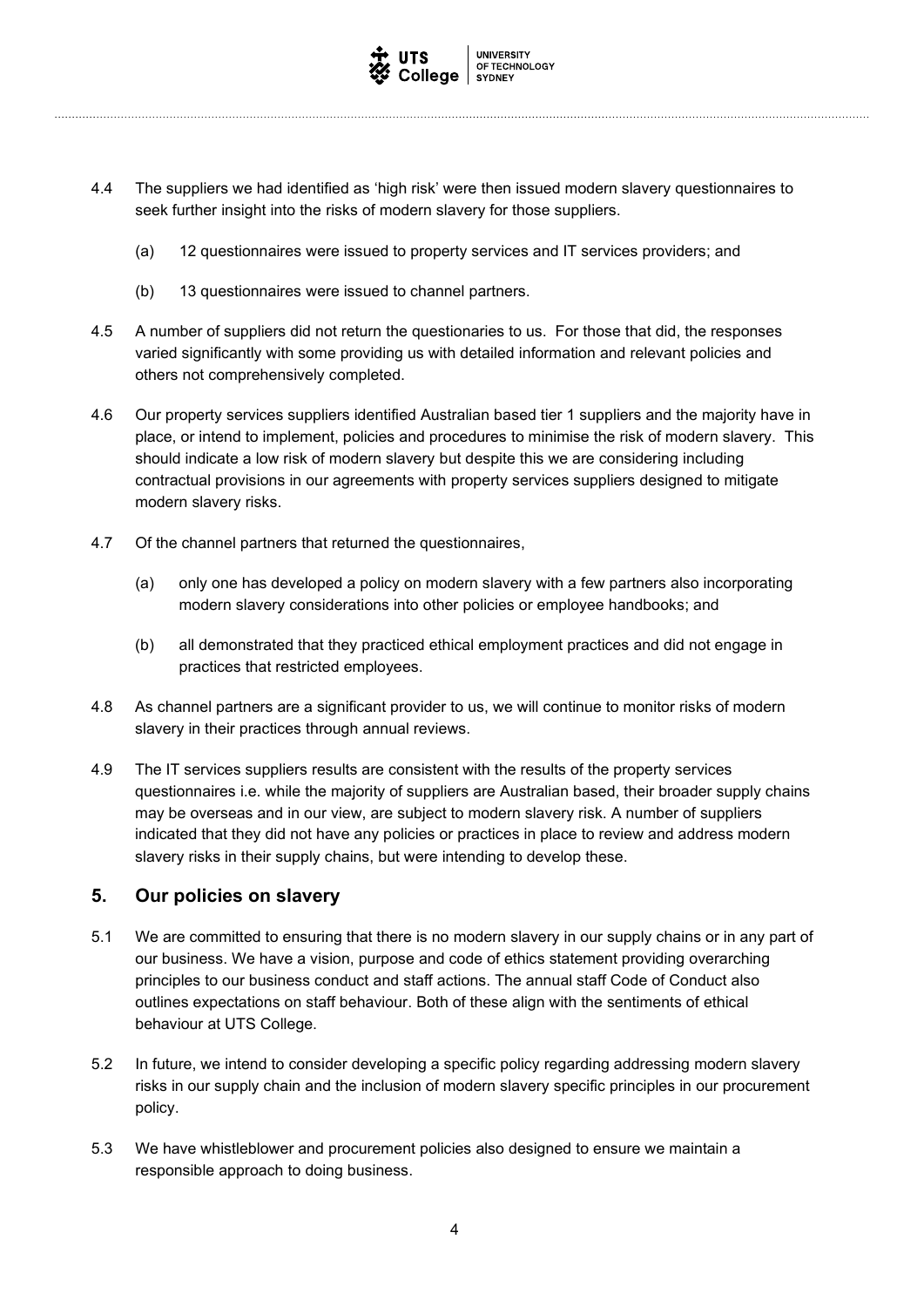

## **6. Due diligence processes for slavery**

6.1 As part of our initiative to identify modern slavery and mitigate associated risks in our business and supply chain, we take actions including those set out below:

| <b>Action</b>                                              | <b>Description</b>                                                                                                                                                                                                                                                                              |  |  |
|------------------------------------------------------------|-------------------------------------------------------------------------------------------------------------------------------------------------------------------------------------------------------------------------------------------------------------------------------------------------|--|--|
| Periodic supplier reviews                                  | Each year we undertake a review of selected suppliers from high-risk<br>countries and/or who are high value suppliers.                                                                                                                                                                          |  |  |
| Questionnaire                                              | We intend to issue a questionnaire to all suppliers with total contract<br>value of greater than \$100k. We will use the responses to this<br>questionnaire to determine if we renew and/or sign with that supplier,<br>or whether further engagement is needed regarding issues of<br>concern. |  |  |
| Procurement guidance                                       | Include principles designed to mitigate the risk of modern slavery in<br>our procurement policy (or similar policy) to ensure modern slavery<br>risks are considered during the procurement process.                                                                                            |  |  |
| Strengthened contractual<br>provisions for suppliers and   | New high value supplier contracts will include a modern slavery<br>clause which addresses the following:                                                                                                                                                                                        |  |  |
| business partners                                          | compliance with all Australian Modern Slavery Law and<br>(a)<br>Foreign Modern Slavery Laws applying to the supplier in<br>any location in which the supplier operates;                                                                                                                         |  |  |
|                                                            | (b)<br>using best endeavours to ensure that there is no<br>modern slavery in the supplier's supply chain or<br>operations;                                                                                                                                                                      |  |  |
|                                                            | (c)<br>notification to us in the event that any material risk of<br>modern slavery is identified; and                                                                                                                                                                                           |  |  |
|                                                            | (d)<br>maintenance of records in relation to the supplier's<br>supply chains and operations - which must be provided<br>to us on request                                                                                                                                                        |  |  |
| Strengthened contractual                                   | Require low value suppliers to warrant that:                                                                                                                                                                                                                                                    |  |  |
| provisions for low transaction<br>value suppliers (who are | they comply with all Australian Modern Slavery Law;<br>(a)                                                                                                                                                                                                                                      |  |  |
| considered high risk)                                      | they use best endeavours to ensure that there is no<br>(b)<br>modern slavery in their supply chain or operations; and                                                                                                                                                                           |  |  |
|                                                            | in the event that the supplier identifies any material risk<br>(c)<br>of modern slavery in its supply chain or operations, the<br>supplier must promptly notify us.                                                                                                                             |  |  |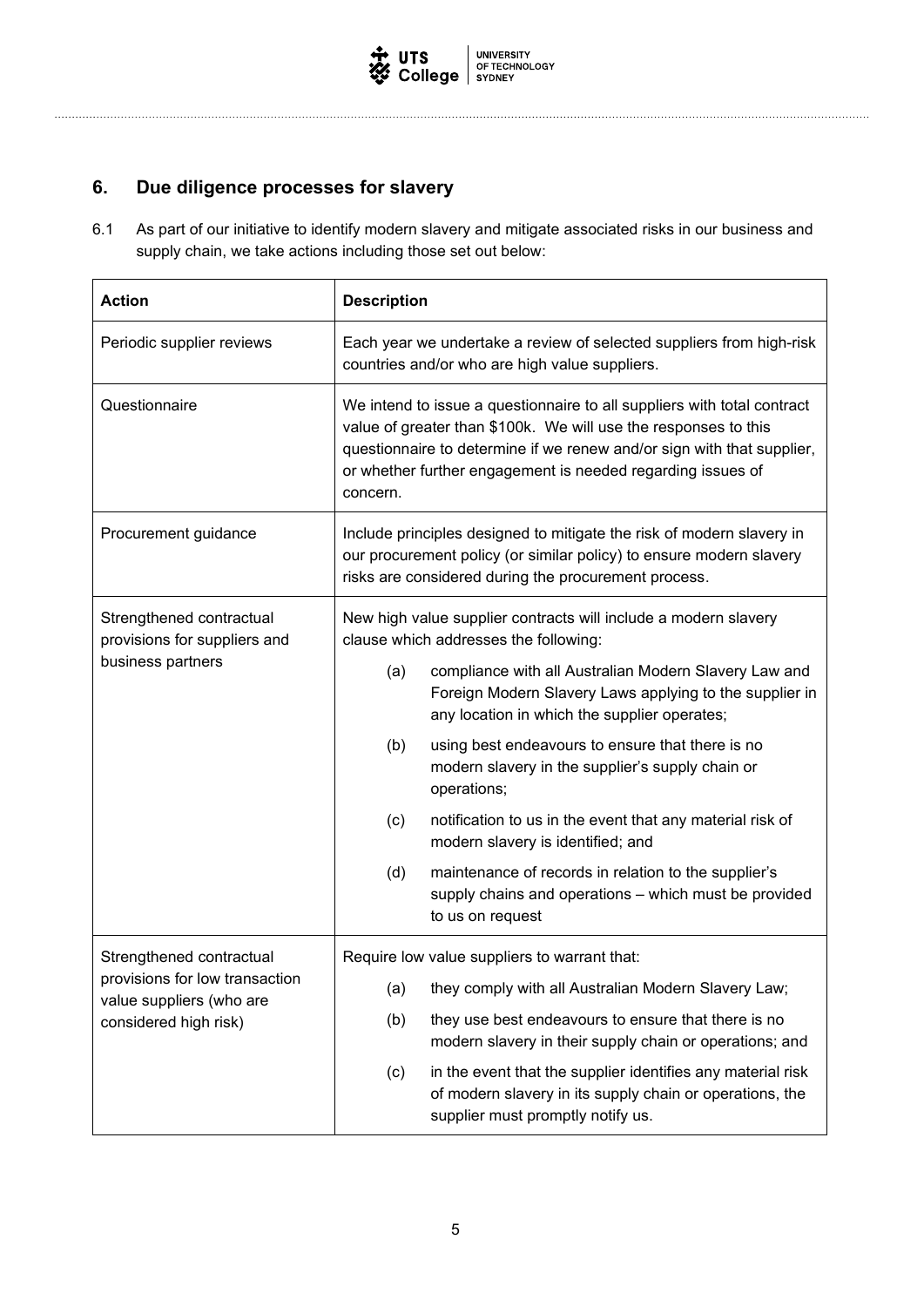

### **7. Supplier adherence to our values and ethics**

7.1 We have zero tolerance of slavery. To ensure all those in our supply chain and contractors comply with our values we follow the procedures as outlined in this statement.

### **8. Training**

- 8.1 To ensure a high level of understanding of the risks of modern slavery in our supply chains and our business, we intend to make available yearly training to all staff on modern slavery and human rights (on an optional basis).
- 8.2 This is delivered by way on an online course run by UTS online. The course has the functionality to record who undertakes this and we intend to review these results to ensure that all requisite personnel carry this out.
- 8.3 To the extent possible we require our business partners to provide training to their staff and suppliers and providers.

### **9. Our effectiveness in combating slavery**

- 9.1 We intend to use the following key performance indicators (KPIs) to measure how effective we have been to ensure that slavery is not taking place in any part of our business or supply chains.
	- (a) Supplier screening: the number and type of issues identified on screening suppliers and subcontractors.
	- (b) Contract clauses: the number of major contracts with modern slavery provisions.
	- (c) Whistleblowing: the number of reported breaches in the past year.
	- (d) Reviews: the number of reported breaches from annual Channel Partner reviews.
	- (e) Remedial action: the instances of remedial action being needed.

### **10. Further steps and remediation**

- 10.1 Following a review of the effectiveness of the steps we have taken to ensure that here is no slavery in our supply chains we intend to take the following further remedial steps to combat slavery in our operations and supply chain:
	- (a) undertake further investigations into our supply chains;
	- (b) build our awareness and understanding of the issue including by rolling out more education and training for staff; and
	- (c) enhance our ability to risk assess including by utilising external resources, experts and software to assist with modern slavery risk assessment.